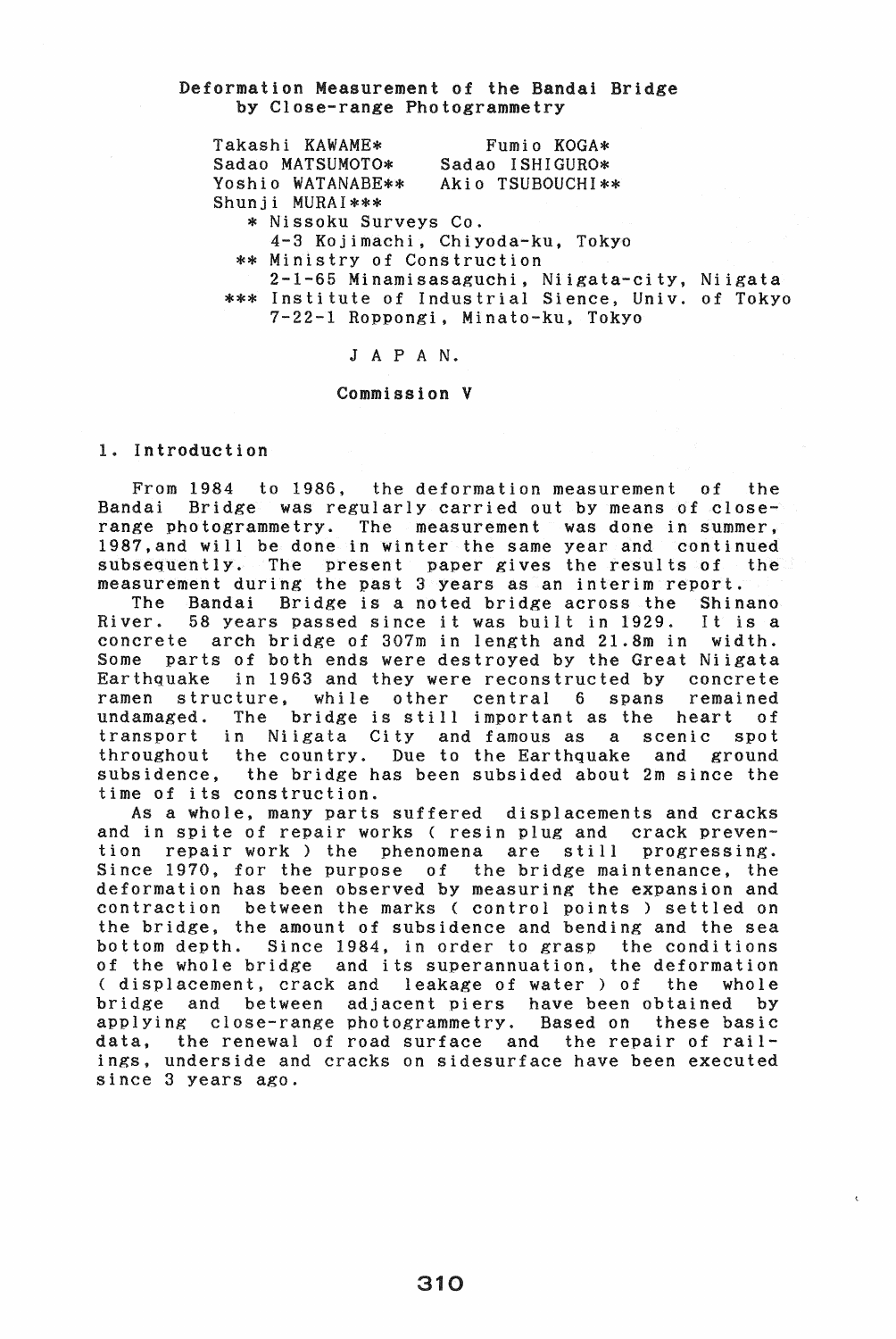#### 2. Outline of measurement

The plan of the Bandai Bridge is prepared by aerial photogrammetry at the very large scale of 1/100. Since 1984. the conditions of side and under surfaces have been observed annually by close-range photogrammetry. The actual conditions of the bridge ( corner down, peeling off and falling off of concrete, isolation of lime, rusting, exposing of reinforcement, cracks, leakage of water, deterioration, reinforcement, cracks, leakage of water, corrosion, void, state of repair, and so on ) have been obtained. By measuring the displacement of the marks on lower corner of arch-rib and railing, the structure deformation tables and mapdisplacements and administration maps and tables and maps were reported.

The flow of measurement is shown in Fig.1.

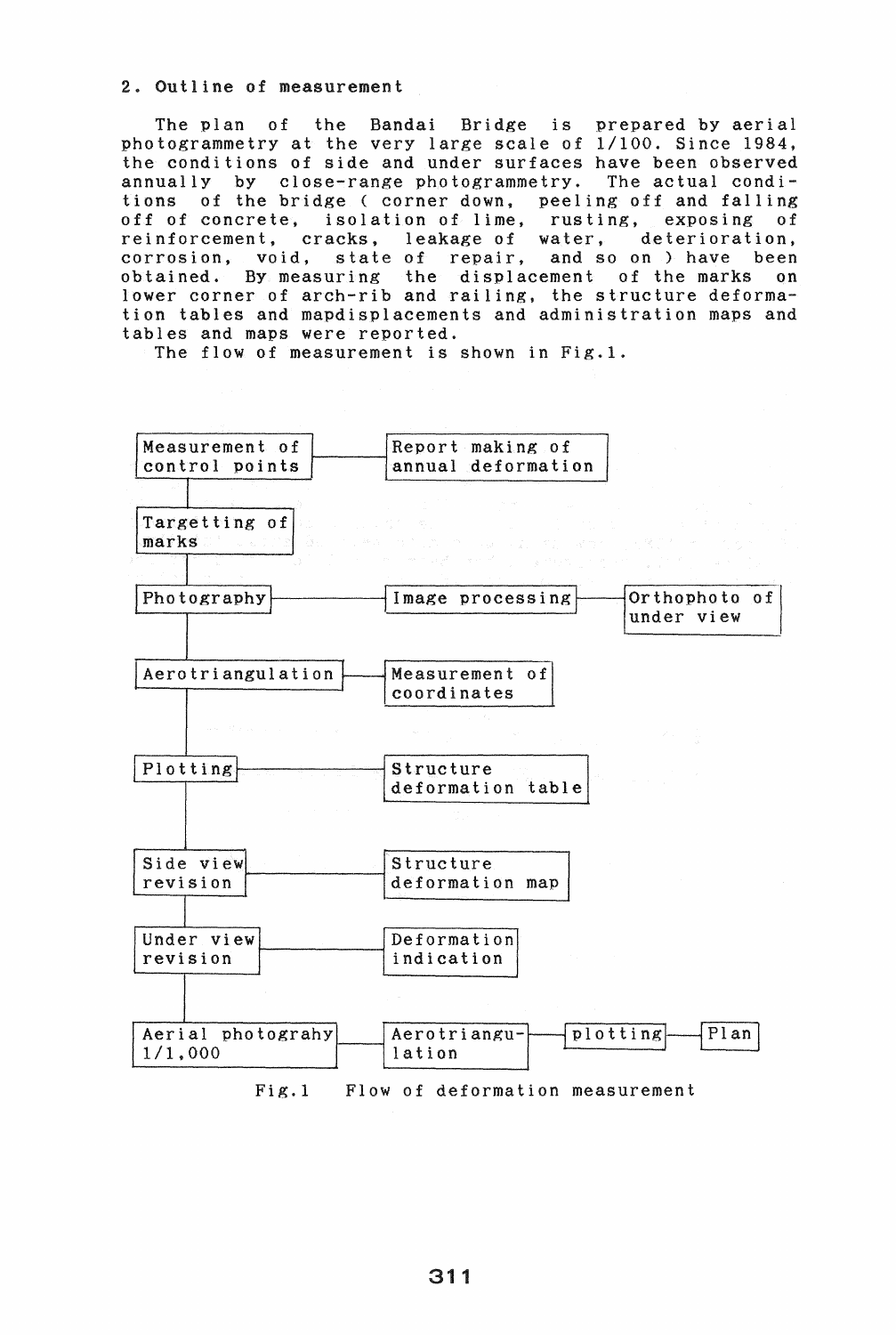#### 3. Measurement of marks ( control points)

Since marks were settled on the bridge in 1945 as shown in Fig.2, the expansion and contraction between them, the changes of elevation and the amount of bending have annually been observed. In 1984, plan, side and under views were prepared for the bridge maintenance to superannuation, and new marks shown in Fig.3 were settled to grasp the conditions of the whole bridge.

By ground subsidence, the elevation of national bench mark No.4423 has been varied so much that it was useless as the control point for observing the deformation of the bridge. Therefore, 4 marks were settled on both levees ( 2 marks on the upper stream and 2 on the downstream). By regarding them as fixed. the coordinates and elevation of each mark have been observed since 1984. The coordinate system was the optional one where y-axis was along the line connecting mark A2 and A14 on the upper stream.

As some marks were removed because of the renewal of roadway and sidewalk surface from 1985 to 1986, new marks were replaced so that the variations of data, which is obtained since 1986, from the past were acquired by adding to correction values. When other marks were removed by reason of setting up lights on the upper side of the fulcrum of pier in 1985, new marks were also settled substitutedly.

Since 1987, measurement has been made twice in summer and winter, and the deformation incidencial to the fluctuation of temperature has also been observed.



fig3 Bridge side control point arrangement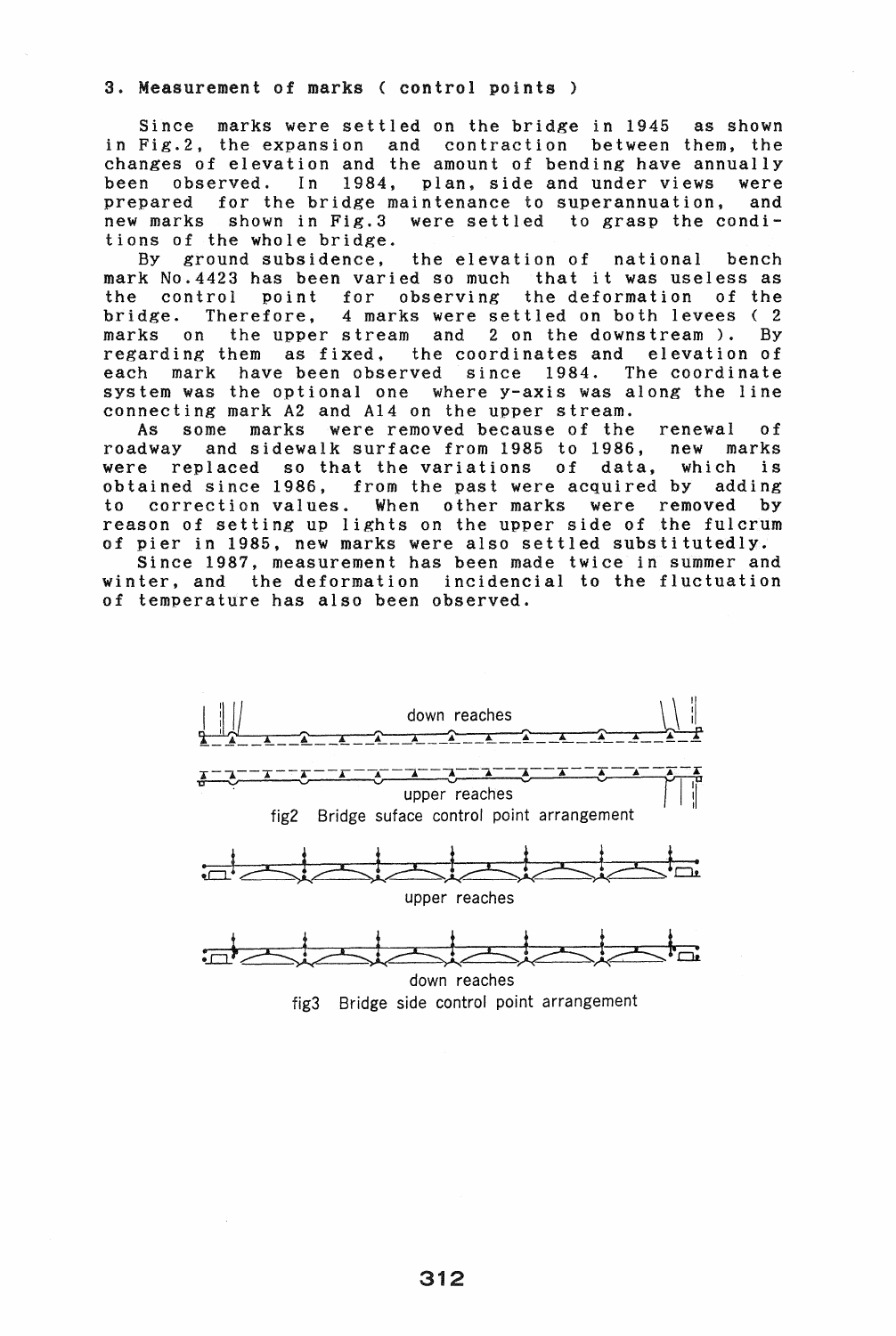#### 4. Photography

#### 4.1 Photography of side surfaces of the bridge

Photographs of side surfaces of the bridge were taken with a metric camera P32, with the following attentions;

- 1) To photograph marks on both ends of one span in a frame. 2) To allow to take stereo measurement.
- 3) To configure a camera, in principle, not in convergent arrangement but in normal one.
- 4) To make the position of the boat quickly fixed against the rapid stream because the position of camera for spans between No.2 and No.7 were on the river.
- 5) To make the scale of photographs as similar as possible by the similarity of base'length.

6) To eliminate the influence of boat vibration.

As it took many time to fix the boat when a barge and a tugboat were used, photographs were taken by using the tugboat (FII) for the open sea. The position of the camera was observed with transits on both levees and on the bridge. Photographs were taken with the special attentions below;

- a) To avoid the shade by reason of backlight.
- b) To stable the accuracy of annual data against the model deformation.
- c) To take the photographs so that annual data can be compared.
- d) To do works on the days when it was not so windy, rainy, snowy or sleety and the river was not so rough.

e) To be care of the photographing time on the clear days because of the high possibility of backlight on the downstream.

f) To pay attention to the passing of fisher-boats, sightseeing boats, etc., and to take care not to cause an accident.

g) To complete works in the time authorized by Maritime Safety Agency and to obey the laws.

4.2 Photography of underside of the bridge

The surveys of superannuation of the underside of the bridge was formerly carried out by visual observation. On the basis of the results, repair works ( resin plug, repair of concrete, supplementation of corner down and hole, etc. ) ar concrete, supprementation of corner about and hore, ever  $\frac{1}{2}$ span were progressing year by year. To grasp these conditions, whole underside were covered in 8 photographs with a super-wide-angle ( non-metric) camera and parts with great change like cracking were brought into a close-up. Scaling could be done with a photograph but interpretation of the condition could not be done because of blur of images. Therefore, standard targets were located in 2.5m grid instead of former 5.0m grid to catch 4 targets in each photograph and to determine the geometric relation of photographs.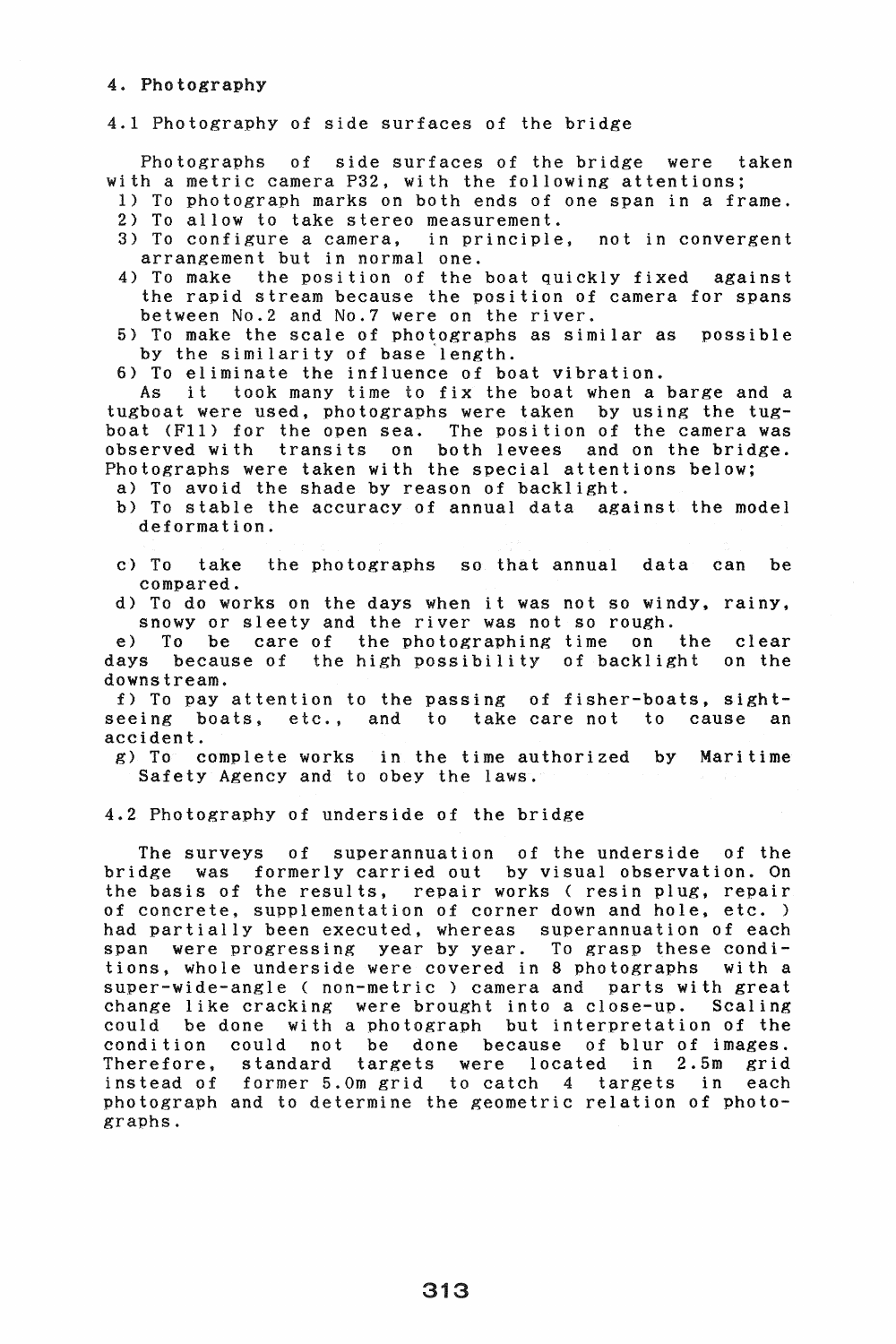A trial to photograph the underside with a panorama camera showed that it was unsuitable for interpretation reason of the impossibility of scale correction. A camera which has view angle less than 90 degrees were unable to photograph this area, so the targets should be located in 1.0 m grid in case of using this camera.

#### 5. Trends of displacements

5.1 Trends of displacement of the bridge by measurement of the marks

As the results of measurements of expansion and contraction between the marks on the upper and lower stream of the bridge. the distance between the marks were expanded about 20mm on the upper side and 30 to 40mm on the other side from 1970. But the comparison of annual data showed that data had similar values and trends and varied slightly for the past 2 or 3 years, and the fulcrum of piers were also changed little bit for the last 3 years.

Annual data of elevation of the middle mark varied with seasons and years, but they have varied little since 1982. According to the former measurement standardized by the national bench mark No.4423, amount of subsidence was -154mm on the bench mark and -130mm on the mark on the bridge. The measurements, therefore, was carried out by regarding the marks on both levees as fixed, and enabled to grasp the deformation of the bridge and to obtain stable results. It is supposed that subsidence is not so progressing nowadays.

5.2 Trends of displacements of the bridge by close-range photogrammetry

Owing to preparing plans, side views, under views and profiles at the scale of  $1/100$  by close-range photogrammetry, the conditions of the bridge became clear and the basic data for many kinds of repair works were acquired. The deformation such as the displacement of side surfaces and adjacent piers, cracks, and so on will hereafter be grasped by adopting stereo measurement by close-range photogrammetry when the charts will be revised and the distances between the marks and the elevation of them will be measured.

By reason of the difference of the condition like the ewal of marks. annual displacements were difficult to renewal of marks, annual displacements were difficult to compare for the past 3 years, while stable data will be acquired from now on because of the uniformity of the conditions.

It is supposed that the errors of measurement is about 10 mm as the sum of the error of marks itself and that of photogrammetry. The standard of annual displacement is I5mm on the safety administration of a bridge, so it will be<br>necessary to investigate the bridge in case of the necessary to investigate the bridge in case of displacement more than 25mm.

At present,instead of going into details about the change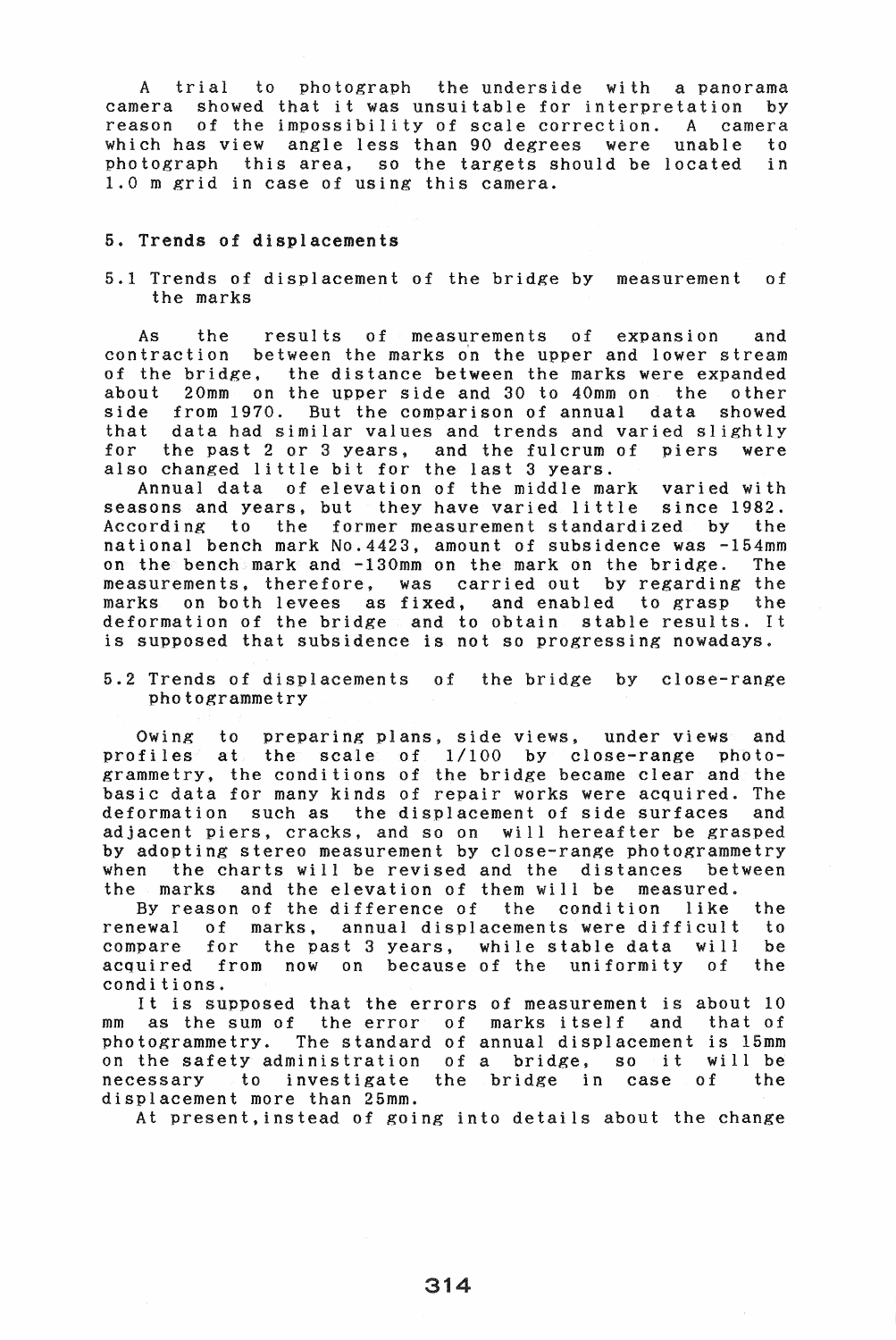of data, it is necessary to store<br>many data. It seems that the many data. It seems number of new cracks is small and<br>deterioration has hardly prodeterioration gressed for one year.

By measurement of under surface, the location and size of<br>cracks, peeling off, deteriocracks, peeling off,<br>ration of surface, is isolation of lime, exposing of reinforcement. corrosion, change of color, leakage of water, and so on can be expressed almost exactly, and the mutual relation of them can be grasped. It is useful for the<br>project on repair wpork of under project on repair wpork of surface in 1987.

#### 6. Deterioration of the bridge

Under and side views were<br>prepared for judgement data of prepared for judgement data of<br>under and side surfaces of the side surfaces of the<br> $\therefore$  4 shows the state of bridge. Fig.  $4$  shows deterioration of an under surface.<br>According to the standard on According to the standard on<br>cracks of concrete slab. most of cracks of concrete slab,<br>spans seemto need repa spans seemto need repair works. Especially span No.2 and No.7 are

desired to be repaired urgently. partial scratches by boats were seen, but there was no great change on span surfaces from 1985 to 1986. It it leakage of water<br>after the repair of decreased road surface.

The repair work of under surface is scheduled to be completed in 2 or 3 years. The progress of deterioration that will be observed by photogrammetry.

# 3third span

Lower reaches



Upper reaches

fig4 under view

#### 7. Conclusion

The repeated measurement of the Bandai Bridge mainly by close-range photogrammetry has been made for the last three years and is consequently made in 1987. The results settled many problems and was useful works.

The repair works of the bridge such as renewal of whole pavement of roadway and sidewalks, resin plug into cracks on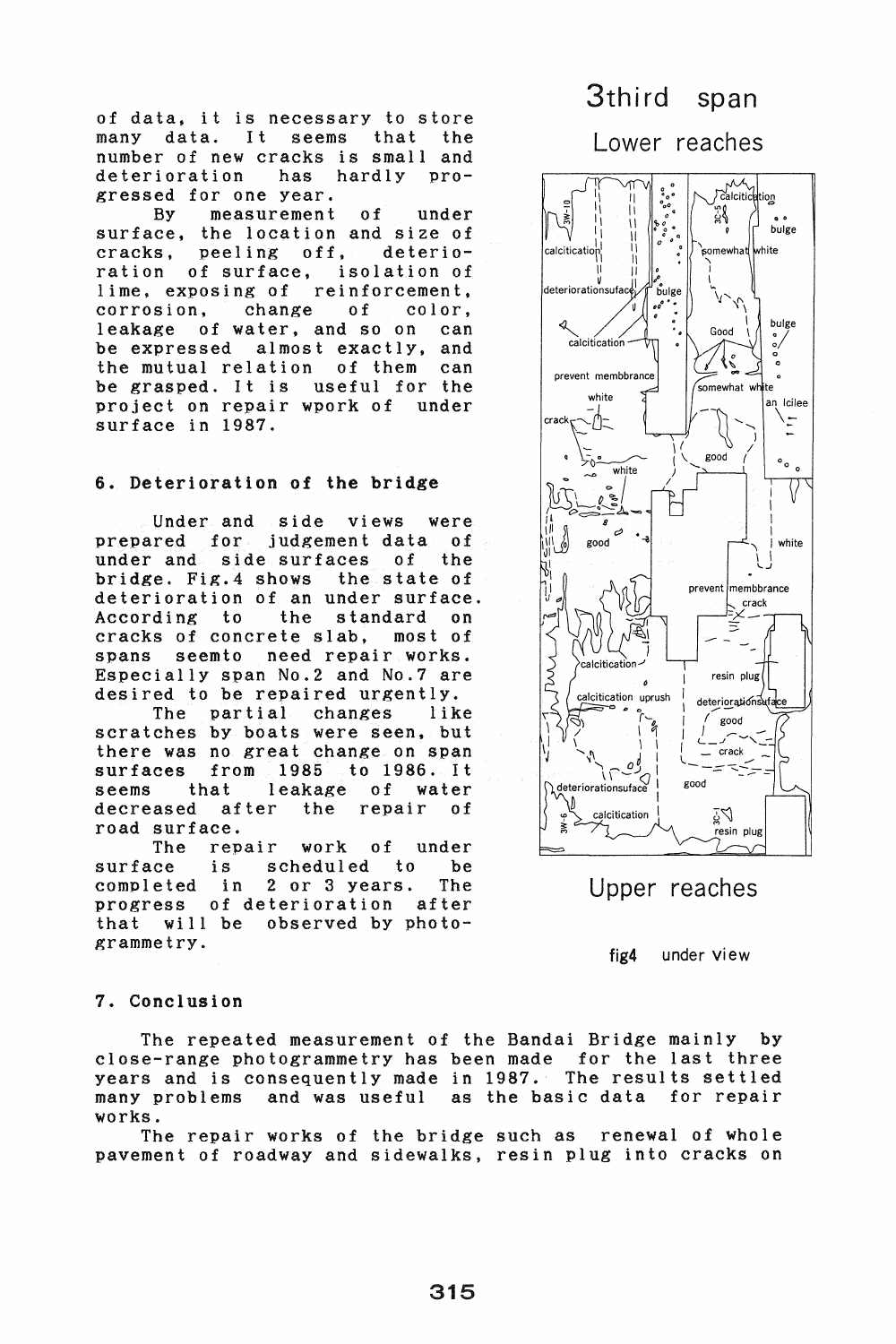under surface, removal of strains on surfaces, repair of concrete have been executed and will be completed in 1 or 2 years. In November 1986, one month later from the repair work of road surfaces, 3 cracks were found out, so it is necessary to make repeated measurement for observing the bridge.

Close-range photogrammetry enables rapid data of uniform quality and measurement of the places difficult to measure by ground survey. Aerotriangulation has the accuracy of the standard deviation of about 3um on a film and produces the data of stable accuracy in many measurement. The values of data vary with surveyors. But the variance is attributed to only the difference of surveyors, the data indicate the same trend.

The factors of deformation of bridges ( live load, vibration, fluctuation of temperature, wind, ground subsidence, etc.) are so complicated that it is very hard to measure them separately. Trends of changes can be understood by regarding the differences of data on one point as the values of changes of the year. The example is shown in Fig.5. Fig. 5-1 shows the state of deterioration of upper and side surfaces, and Fig.5-2 shows the deformation of arch bottom corner points on under surface.

Span No.1 and No.8 based on the land had hardly deformed. The deformation between span No.2 and No.7 indicated the similar trend between the upper stream and the downstream, but that of each span is different respectively.

Close-range photogrammetry is able to measure exactly the deformation of surfaces, the superannuation and the state of deterioration of a bridge. In case of the discovery of unusual data. the diagnosis of the bridge will be made by unusual data, the diagnosis of the bridge will be made detailed inspection.

It is necessary to execute the repeated inspection and repair for maintaining the Bandai Bridge permanently.

It is important to keep the data about a bridge as long as it exists, and to hand down them, including the data about road circumstances, to the next generation.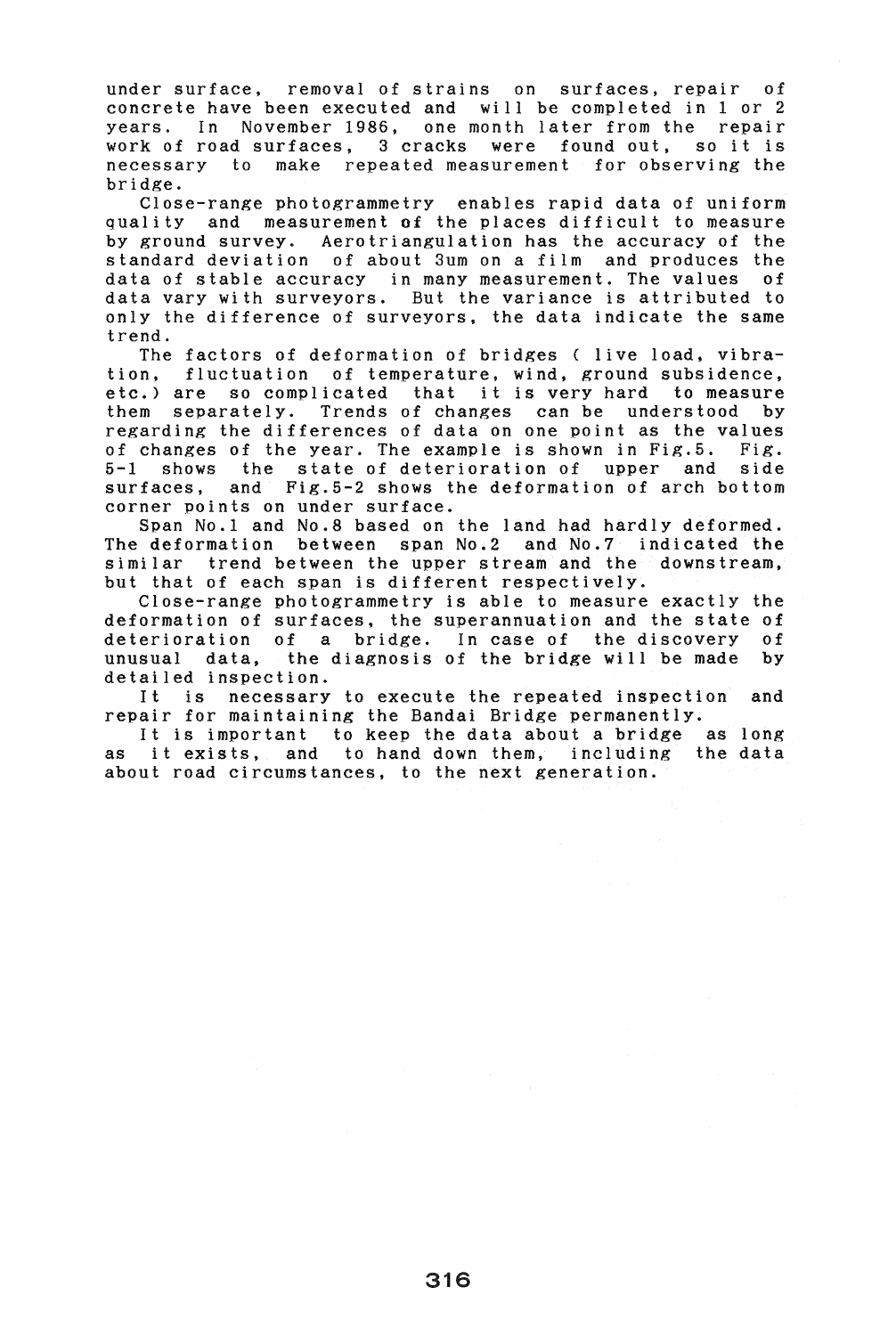

fig5 Plan side view